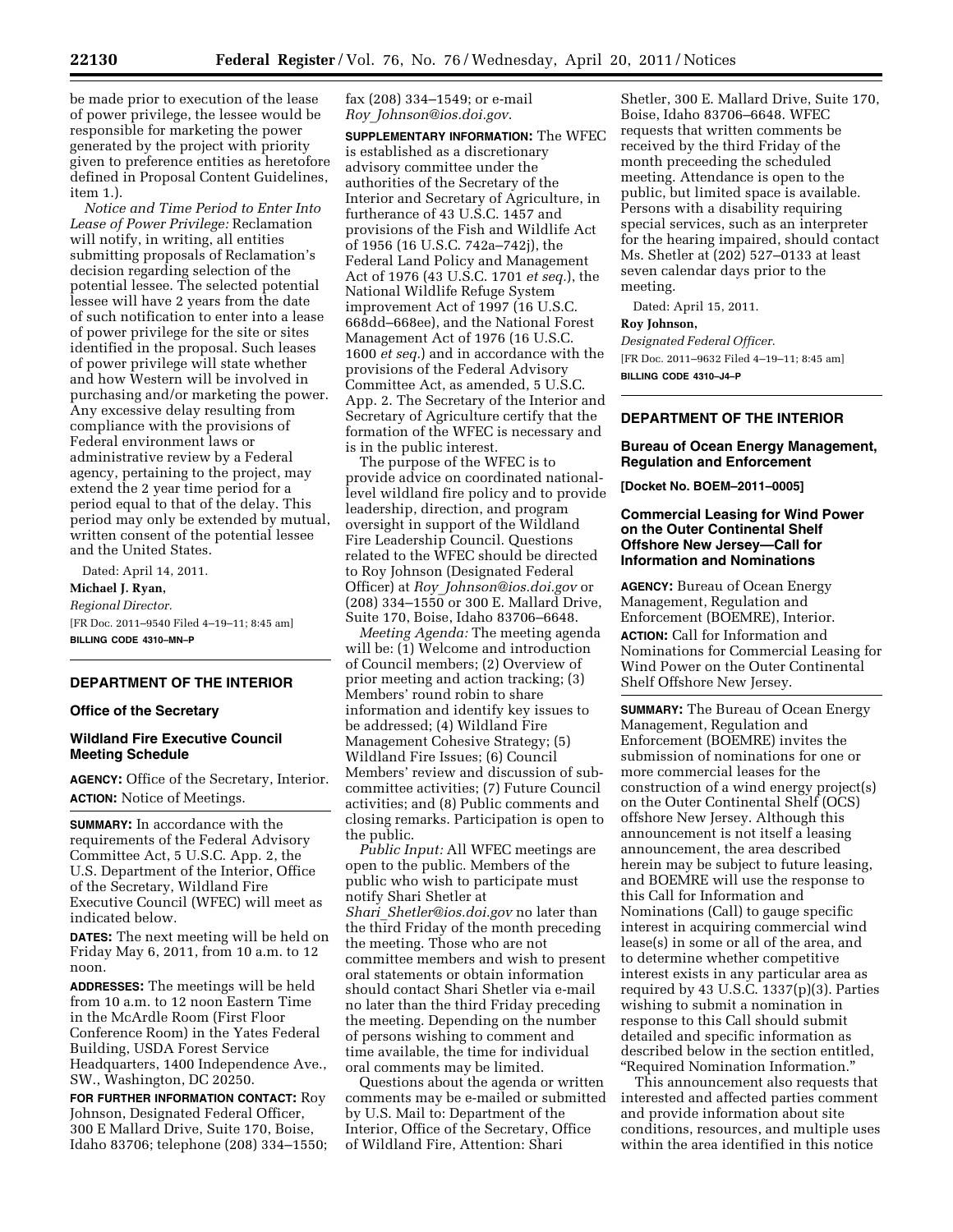that would be relevant to BOEMRE's review of the nominations submitted and subsequent decision to offer all or part of the area for commercial wind leasing. The information that BOEMRE is requesting is described below in the section entitled, ''Requested Information from Interested or Affected Parties.''

This notice is published pursuant to subsection 8(p)(3) of the OCS Lands Act, which was added by section 388 of the Energy Policy Act of 2005 (EPAct) (43 U.S.C. 1337(p)(3)), and the implementing regulations at 30 CFR Part 285.

The area under consideration for commercial leasing is located off the coast of New Jersey, beginning approximately 7 nautical miles (nmi) from the shore, extending roughly 23 nmi seaward to the approximate 100 ft depth contour, and extending 45 nmi parallel to the Federal/State boundary between Avalon and Barnegat Light. This area is approximately 418 square nmi and contains approximately 43 whole OCS blocks and 34 partial OCS blocks. This area was delineated in consultation with the BOEMRE/New Jersey Renewable Energy Task Force and has been identified as a Wind Energy Area (WEA) as referenced and described in the Secretary's announcement of the Department's ''Smart from the Start'' offshore wind energy initiative. A detailed description of the area and its development is found later in this notice.

**DATES:** BOEMRE must receive your nomination describing your interest in this potential commercial leasing area no later than June 6, 2011 for your nomination to be considered. BOEMRE requests comments or other submissions of information by this same date. BOEMRE will consider only the nominations we receive by that time.

*Submission Procedures:* You may submit your nominations, comments, and information by one of two methods:

1. *Federal eRulemaking Portal: http://www.regulations.gov.* In the entry titled ''Enter Keyword or ID,'' enter BOEM-2011-0005, then click "search." Follow the instructions to submit public comments and view supporting and related materials available for this notice. BOEMRE will post all comments which are not labeled ''Contains Confidential Information.''

2. *By mail, sending your nominations, comments, and information to the following address:* Bureau of Ocean Energy Management, Regulation and Enforcement, Office of Offshore Alternative Energy Programs, 381 Elden Street, Mail Stop 4090, Herndon, Virginia 20170. Nominations submitted

by mail must be postmarked by June 6, 2011 to be considered by BOEMRE for the purposes of determining competitive interest. All responses will be reported on regulations.gov.

If you wish to protect the confidentiality of your nominations or comments, clearly mark the relevant sections and request that BOEMRE treat them as confidential. Please label privileged or confidential information ''Contains Confidential Information'' and consider submitting such information as a separate attachment. Treatment of confidential information is addressed in the section of this Call entitled, ''Protection of Privileged or Confidential Information.'' Information that is not labeled as privileged or confidential will be regarded by BOEMRE as suitable for public release.

# **FOR FURTHER INFORMATION CONTACT:**

William Waskes, Project Coordinator, BOEMRE, Office of Offshore Alternative Energy Programs, 381 Elden Street, Mail Stop 4090, Herndon, Virginia 20170, (703) 787–1300.

# **SUPPLEMENTARY INFORMATION:**

# **Purpose of the Call for Information and Nominations**

The OCS Lands Act requires BOEMRE to award leases competitively, unless BOEMRE makes a determination that there is no competitive interest (43 U.S.C. 1337(p)(3)). The issuance of this notice is not intended to indicate that BOEMRE has determined that competitive interest exists in the area identified. Rather, this notice is the first step in the renewable energy leasing process offshore New Jersey and the responses to it will assist BOEMRE in determining if there is no competitive interest in the area identified. This notice also requests information from interested and affected parties on issues relevant to BOEMRE's review of nominations for potential leasing in the area identified.

BOEMRE is issuing a Call instead of a Request for Interest (RFI) to facilitate and expedite the leasing process in keeping with the goals and objectives of the Secretary of the Interior's ''Smart from the Start'' initiative. If an RFI were issued and the responses to it indicated competitive interest, the applicable regulations would require BOEMRE to issue a Call, which BOEMRE believes would be duplicative of the RFI process and, therefore, unnecessary and inefficient. Issuance of this Call, without an RFI, is designed to enable BOEMRE to analyze information needed to support appropriate commercial leasing, while ensuring ample opportunity for

input from interested and affected parties.

The responses to this Call could lead to the initiation of a competitive process in some areas (i.e., where competition exists for certain tracts), and a noncompetitive process in others (where no competitive interest exists in certain tracts). The leasing process is described more completely under ''Competitive Leasing Process'' and ''Noncompetitive Leasing Process,'' below. If BOEMRE determines that there is no competitive interest in some or all of this area offshore New Jersey, BOEMRE may proceed with the noncompetitive lease process pursuant to 30 CFR 285.232 of the Renewable Energy and Alternate Uses (REAU) of Existing Facilities on the OCS Final Rule for any area(s) where no competitive interest exists. If BOEMRE determines that there is competitive interest in some or all of this area offshore New Jersey, BOEMRE may proceed with Area Identification, as set forth in 30 CFR 285.211(b), and the competitive leasing process set forth under 30 CFR 285.211 through 285.225. Whether the leasing process would be competitive or noncompetitive, it would (1) include additional opportunities for the public to provide input; (2) be reviewed thoroughly for potential environmental and multiple use impacts; and (3) and be conducted in conformance with all applicable laws and regulations. The area that may be offered for lease, if any, has not been determined and may be reduced from the area identified in this Call.

#### **Background**

#### *Energy Policy Act of 2005*

The EPAct amended the OCS Lands Act by adding subsection 8(p)(1)(c), which authorizes the Secretary of the Interior to grant leases, easements, or rights-of-way (ROWs) on the OCS for activities that are not otherwise authorized by law and that produce or support production, transportation, or transmission of energy from sources other than oil or gas. The EPAct also required the issuance of regulations to carry out the new authority pertaining to renewable energy on the OCS. The Secretary delegated this authority to issue leases, easements, and ROWs, and to promulgate regulations to the Director of BOEMRE. On April 29, 2009, BOEMRE promulgated the REAU rule, which can be found at: *http:// www.boemre.gov/offshore/ RenewableEnergy/PDF/ FinalRenewableEnergyRule.pdf.*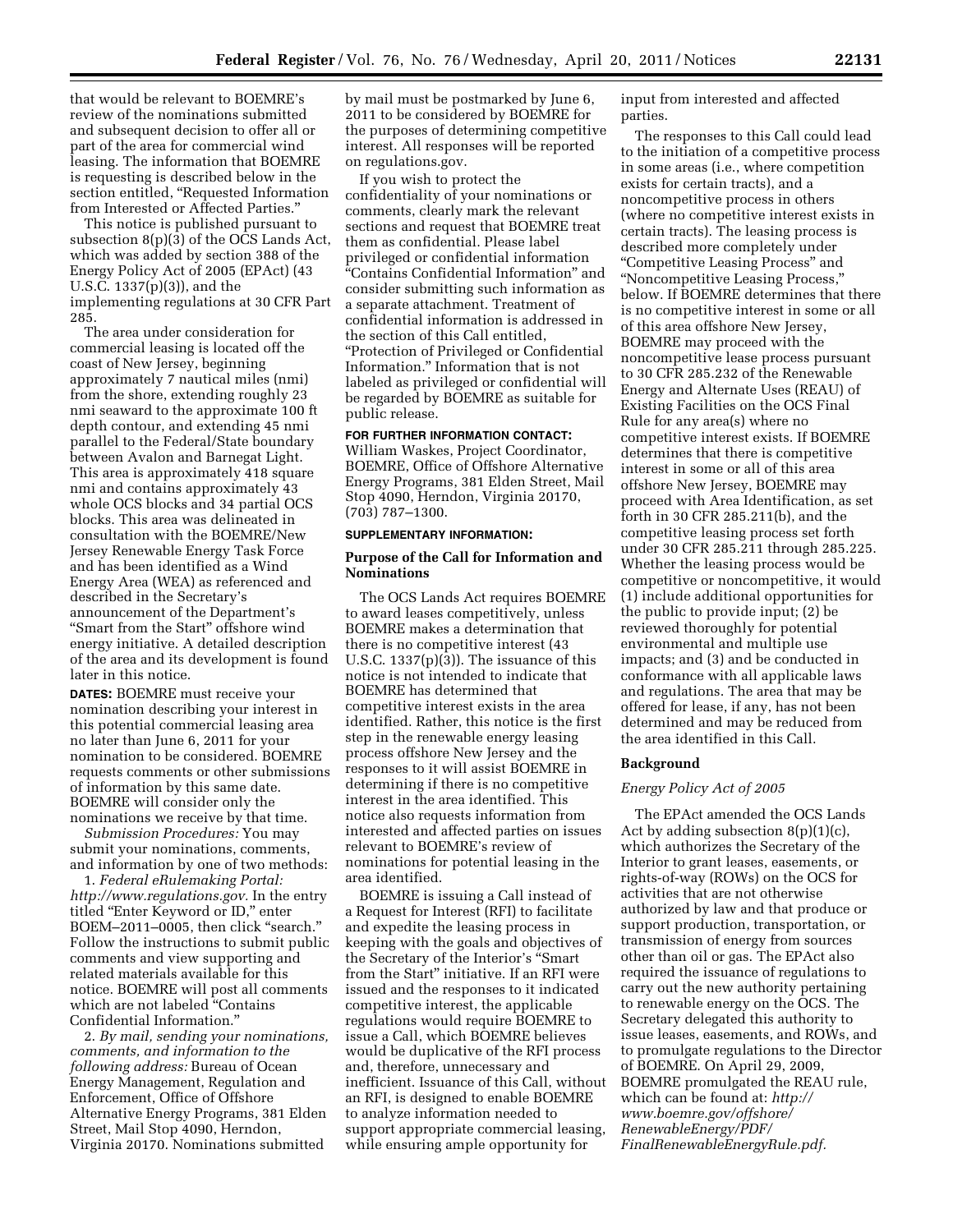#### *Interim Policy*

After the passage of EPAct, BOEMRE moved forward with allowing limited activities related to the development of renewable energy projects on the OCS while finalizing the REAU rulemaking. BOEMRE created and published an Interim Policy (IP) to allow the issuance of leases to assess the renewable energy resource potential on the OCS and evaluate new technology. The IP governed the issuance of leases for the installation of offshore data collection and technology testing facilities on the OCS until the promulgation of the REAU rule. Leases issued under the IP have terms of five years and do not permit the testing of wind turbine generators.

The IP lease issuance process began on November 6, 2007, when BOEMRE published in the **Federal Register** a Request for Information and Nominations for IP leases. Subsequently, BOEMRE published a listing of the locations described in the responses to the Request for Information and Nominations in the **Federal Register** in order to determine if there was competitive interest in the proposed IP lease areas. After considering responses received to the second **Federal Register** notice, BOEMRE determined that there was no competitive interest in any of the proposed IP lease areas and decided to proceed with the noncompetitive leasing process for the IP leases. Six areas on the OCS ranging from 8 to 21 nmi offshore of the coast of New Jersey were nominated by three developers. BOEMRE received applications for the construction of meteorological towers and other site assessment activities on the OCS for four of the six proposed lease areas from Deepwater Wind LLC (2 lease areas), Bluewater Wind New Jersey Energy LLC and Fishermen's Energy of New Jersey (FERN). After a thorough environmental review, BOEMRE offered four leases in June 2009 and executed three IP leases offshore New Jersey, one to each of the three developers listed above, in November 2009. The specific locations of these IP leases are provided under the section entitled, ''Existing Interim Policy Leases Offshore New Jersey.'' The installation of meteorological towers or meteorological buoys is anticipated to begin in mid-2011.

# *Executive Order 13547: Stewardship of the Ocean, Our Coasts, and the Great Lakes*

On July 19, 2010, the President signed Executive Order 13547 establishing a national ocean policy and the National

Ocean Council (75 FR 43023). The Order establishes a comprehensive, integrated national policy for the stewardship of the ocean, our coasts and the Great Lakes. Where BOEMRE actions affect the ocean, the Order requires BOEMRE to take such action as necessary to implement this policy, the stewardship principles and national priority objectives adopted by the Order, and guidance from the National Ocean Council.

BOEMRE appreciates the importance of coordinating its planning endeavors with other OCS users and regulators and intends to follow principles of coastal and marine spatial planning, and coordinate with the regional planning bodies as established by the National Ocean Council to inform its leasing processes. BOEMRE anticipates that continued coordination with the State Renewable Energy Task Forces will help inform comprehensive coastal and marine spatial planning efforts.

### *Actions Taken by the State of New Jersey in Support of Renewable Energy Development*

BOEMRE recognizes the importance of the steps that the state of New Jersey has taken to encourage and incentivize offshore wind energy development. While a state may promote such development through activities such as the creation of financial incentives, it is important to note that an offshore wind project cannot be sited on the OCS without an OCS renewable energy lease issued by BOEMRE pursuant to 30 CFR part 285, as described in this Call. Below is a description of the activities that the state has undertaken to support renewable energy development off its coast.

In April 2006, the New Jersey Blue Ribbon Panel (BRP) on the Development of Wind Turbine Facilities in Coastal Waters issued a final report to the Governor. The BRP considered the need for offshore wind turbines to supply renewable energy to state consumers, and compared the potential from offshore wind power to other electric power sources, including fossil, nuclear and renewable fuels, as part of the state's long-term electricity needs. Recommendation (5) of the panel called for the New Jersey Board of Public Utilities (BPU) to proceed with a limited test project, not to exceed 350 megawatts (MW), to obtain practical knowledge of benefits and impacts resulting from offshore wind turbine facilities. The New Jersey BPU issued a request for proposals for the development of a 350 MW capacity wind power project on the OCS, and solicited interest in obtaining financial

grants of up to \$19 million from the state to support the financing of offshore wind power projects. Five proposals were submitted. In October 2008, the State of New Jersey selected Garden State Offshore Energy LLC (GSOE), a joint venture of Deepwater Wind LLC and Public Service Enterprise Group (PSEG), as the winner of the grant funds solicitation. However, to date, no contract for transferring the grant funds has been executed based on the solicitation. Rather, to encourage development necessary to achieve the Offshore Wind (OSW) goals in the State of New Jersey's 2008 Energy Master Plan (EMP), the BPU reexamined the approach described above and instead designed a rebate program that could reimburse OSW developers for the costs associated with constructing meteorological towers on the OCS offshore New Jersey. This rebate program would provide financial incentives for multiple simultaneous projects on the OCS offshore New Jersey. The BPU authorized this rebate program on November 26, 2008. On January 8, 2009, the BPU issued an Order approving three rebate applications for offshore wind meteorological towers submitted by Bluewater Wind, GSOE, and FERN, which will allow these developers to recover costs associated with constructing meteorological towers on the OCS offshore New Jersey. On August 18, 2010, two of the rebate applications were modified by the BPU to grant rebates for the cost associated with construction of meteorological buoys instead of meteorological towers.

The BRP also advised through recommendation (6) that the test project needed "\* \* \* to be preceded by scientific baseline studies that collect basic data about the existence, location and nature of New Jersey's offshore natural resources  $* \rightarrow * \times^*$  Accordingly, recommendation (4) of the BRP called for the State to conduct baseline studies of New Jersey's coastal waters to, in part, develop spatial and temporal information regarding ocean uses and living natural resources and assess tourism and related economic sectors.

To comply with the BRP's recommendations, the New Jersey Department of Environmental Protection (NJDEP) released a Solicitation for Research Proposals for Ocean/Wind Power Ecological Baseline Studies (OWPEBS). To meet the project goal, baseline data were collected on birds, sea turtles, and marine mammals during an 18-month period and later expanded to a 24-month period to fill major data gaps identified for each group. The final OWPEBS was published in July 2010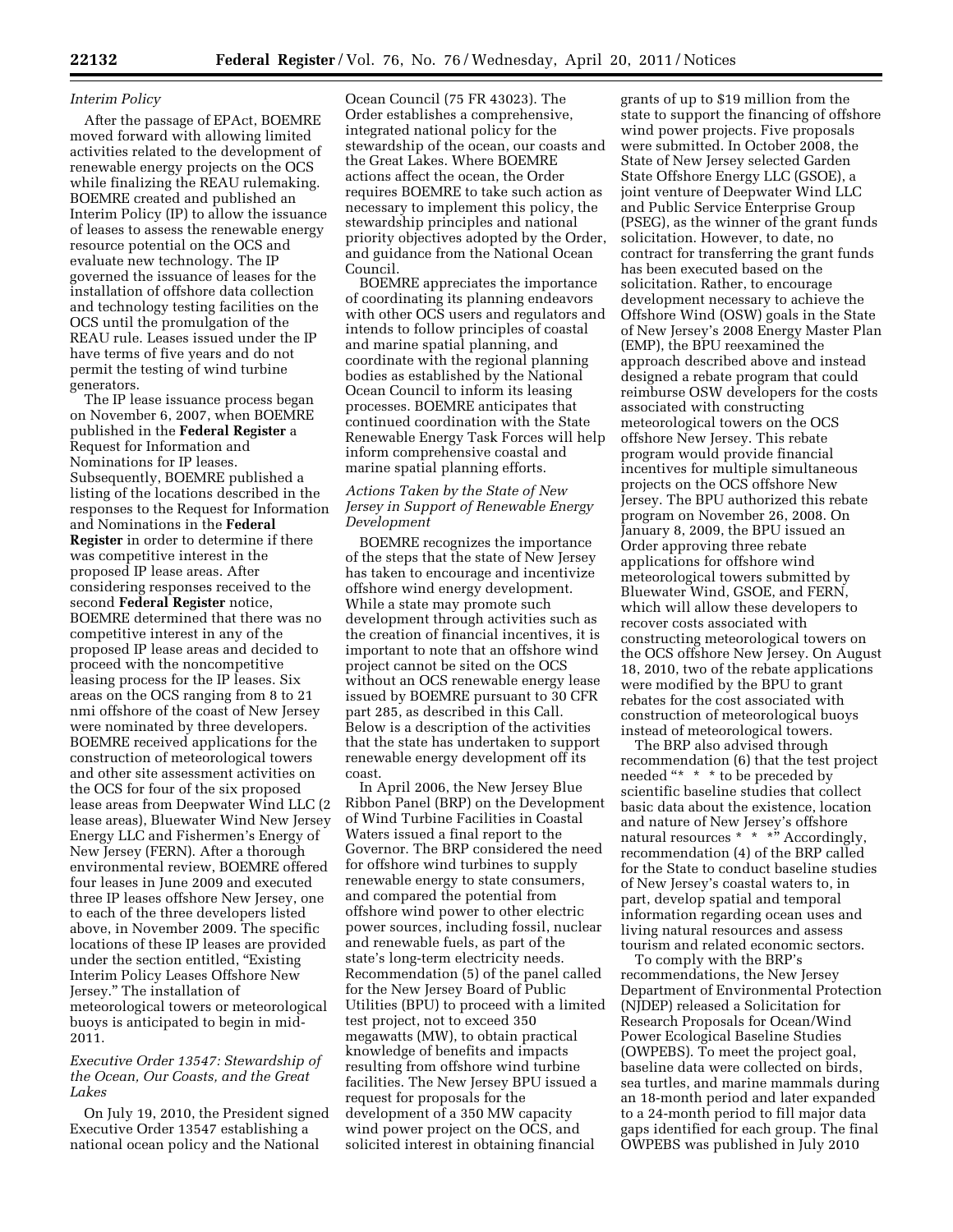and is available at: *http://www.nj.gov/ dep/dsr/ocean-wind/report.htm.* 

On August 18, 2010, Governor Christie signed the Offshore Wind Economic Development Act (Approved P.L.2010, c.57), which directs the BPU to establish an offshore wind renewable energy certificate (OREC) program. The OREC program requires that each electric power supplier and each basic generation service provider acquire a percentage of the kilowatt hours sold in New Jersey from offshore wind energy, such that at least 1,100 megawatts of generation from offshore wind projects will be supplied to state consumers. An entity seeking to construct an offshore wind project may submit an application to the Board for approval as a qualified offshore wind project eligible to earn ORECs. Financial assistance and tax credits, through the New Jersey Economic Development Authority (EDA), are also made available by the Act for businesses that construct manufacturing, assemblage, and water access facilities to support the development of qualified offshore wind projects in designated ''wind energy zones.'' (Reprint of Pub. L. 2010, c.57 available online at: *http:// www.njleg.state.nj.us/2010/Bills/PL10/ 57*\_*.PDF*).

The ability of private developers to take advantage of these state incentives for potential projects on the OCS offshore New Jersey would be dependent on the developers obtaining leases and subsequent approvals from BOEMRE for their proposed projects on the OCS.

### *BOEMRE/New Jersey Renewable Energy Task Force*

BOEMRE formed the BOEMRE/New Jersey Renewable Energy Task Force for coordination among affected Federal agencies and state, local, and tribal governments throughout the leasing process. The BOEMRE/New Jersey Renewable Energy Task Force meeting materials are available on the BOEMRE Web site at: *http://www.boemre.gov/ offshore/RenewableEnergy/ stateactivities.htm#NewJersey.* 

### *Secretary Salazar's* ''*Smart From the Start*'' *Atlantic Wind Initiative*

Secretary Ken Salazar announced the "Smart from the Start" OCS renewable energy initiative on November 23, 2010. The area delineated in this notice has been identified as a Wind Energy Area (WEA) as defined in BOEMRE's Notice of Intent to Prepare an Environmental Assessment for Mid-Atlantic Wind Energy Areas, 76 FR 7226 (February 9, 2011), and described in the Secretary's announcement. Relevant materials are

available on the BOEMRE Web site at: *http://www.boemre.gov/offshore/ RenewableEnergy/ SmartFromTheStart.htm.* 

A WEA is an OCS area that appears to be suitable for the consideration of wind energy development. The New Jersey WEA was delineated based on deliberation and consultation with the BOEMRE/New Jersey Renewable Energy Task Force and identified to be evaluated in a regional environmental assessment (EA). This regional EA will evaluate the environmental consequences associated with lease issuance and site assessment and site characterization activities in this WEA as well as WEAs offshore Delaware, Maryland, and Virginia. The borders of the New Jersey WEA may be adjusted in response to comments and information received during the Call comment period and the regional EA comment period. In addition, it may become appropriate to analyze one or more of the WEAs identified in the regional EA, including the WEA offshore New Jersey, in separate EAs.

BOEMRE will conduct several interagency consultations concurrently with the National Environmental Policy Act (NEPA) process associated with the "Smart from the Start" initiative. These consultations include, but are not limited to, those required by the Coastal Zone Management Act (CZMA), Endangered Species Act (ESA), Magnuson-Stevens Fishery Conservation and Management Act, National Historic Preservation Act (NHPA), Marine Mammal Protection Act (MMPA), and Executive Order 13175— ''Consultation and Coordination with Tribal Governments.'' These consultations would take place before the issuance of any leases.

If the regional EA finds that issuing leases in these areas and approving subsequent site assessment activities on these leases would constitute a major Federal action significantly affecting the quality of the human environment (42 U.S.C. 4332(c)), then BOEMRE would begin the process of preparing an environmental impact statement (EIS) to analyze the effects of lease issuance and site characterization and site assessment activities in those areas. If BOEMRE determines during the regional EA process that issuing leases and conducting site characterization and assessment activities in these WEAs would not result in significant environmental impacts, then BOEMRE would issue a Finding of No Significant Impact (FONSI). After either a FONSI is issued or the EIS process is completed, BOEMRE may issue one or more renewable energy leases in the WEAs in

accordance with its determination of competitive interest, described in the following section of this Call. In the event that a particular lease is issued, and the lessee submits a Site Assessment Plan (SAP), BOEMRE will determine whether the regional EA adequately considers the environmental consequences of the activities proposed in the lessee's SAP. If the analysis in the regional EA adequately addresses these consequences, then no further NEPA would be required before the SAP is approved. If that analysis is inadequate, an additional NEPA analysis would be prepared before the SAP could be approved.

If and when a lessee is ready to propose construction and operations of a specific renewable energy facility, it would submit a Construction and Operation Plan (COP). If a COP is submitted for a particular leasehold, a separate NEPA analysis would be prepared analyzing the environmental consequences of the specific project proposed. This would likely take the form of an EIS and will provide additional opportunities for public involvement. Pursuant to 30 CFR Part 285, a lessee may only submit a COP once it has gathered the necessary information through site characterization and site assessment activities. Such an EIS process would provide Federal officials and the public with comprehensive site- and projectspecific information regarding potential environmental impacts of the project that the lessee is proposing. These potential impacts would be taken into account when deciding whether to approve, approve with modification, or disapprove the construction and operation of a commercial wind facility.

#### *Determination of Competitive Interest*

The first step in determining whether there is no competitive interest in an area on the OCS for wind energy projects offshore New Jersey will be the evaluation of submissions describing nominations for particular areas of interest as suitable for commercial wind projects in response to this notice. At the conclusion of the comment period for this Call, BOEMRE will review the information received, undertake a completeness review and qualifications review of the nominations received, and make a determination as to whether competitive interest exists. BOEMRE will first determine whether there is any geographic overlap of the areas of interest.

If two areas of interest fully or partially overlap, BOEMRE will continue to proceed with the competitive lease process as described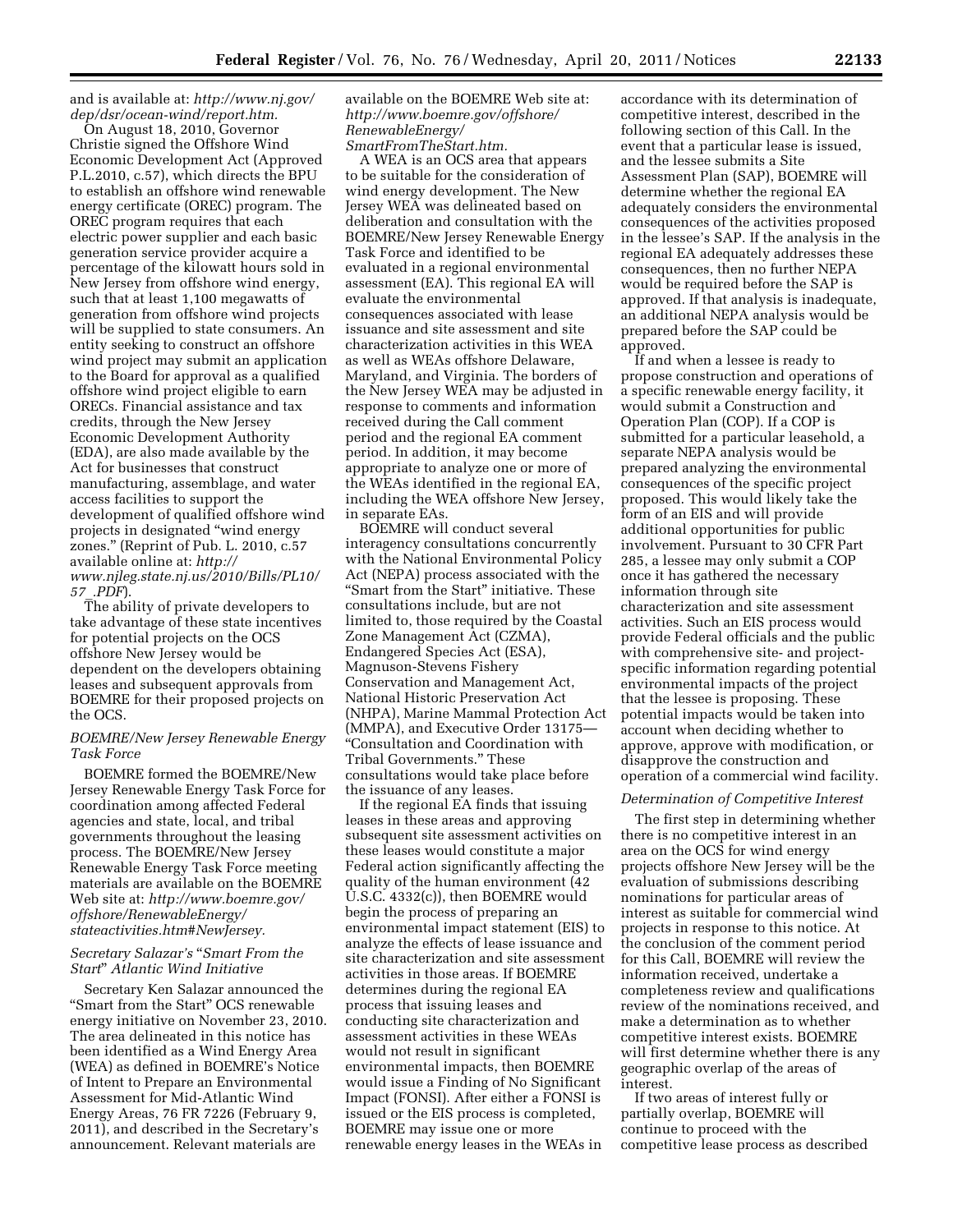below. BOEMRE may consult with the BOEMRE/New Jersey Task Force throughout this process.

Situations may arise in which several parties nominate project areas that do not overlap. Under these circumstances, BOEMRE could choose to employ an allocation system of leases that involves the creation of competition across tracts. This system is referred to as intertract competition and will also be implemented under the competitive process outlined in the REAU rule. BOEMRE may consult with the BOEMRE/New Jersey Task Force in determining intertract competition.

## *Competitive Leasing Process*

Following are the steps in the competitive process that would follow this Call, as described in 30 CFR 285.211 through 285.225:

(1) *Area Identification:* BOEMRE would identify areas for environmental analysis and consideration for leasing in discussion with appropriate Federal agencies, states, local governments, tribes and other interested parties based on the information submitted in response to this notice and the Notice of Intent to Prepare an Environmental Assessment for Mid-Atlantic Wind Energy Areas, described above.

(2) *Proposed Sale Notice:* BOEMRE would then publish the Proposed Sale Notice (PSN) in the **Federal Register**  and send the PSN to any affected tribes, the State Historic Preservation Office, the Governor of any affected state and the executive of any local government that might be affected. The PSN would describe the areas offered for leasing and the proposed terms and conditions of a lease sale, including the proposed auction format, lease form and lease provisions. Additionally, the PSN would describe the criteria and process for evaluating bids. The PSN would be issued after completion of the final NEPA documentation, preparation of the Consistency Determination as required by the CZMA and its implementing regulations, and preparation of various analyses of proposed lease sale economic terms and conditions. The comment period following issuance of a PSN would be 60 days.

(3) *Final Sale Notice:* BOEMRE would then publish the Final Sale Notice (FSN) in the **Federal Register** at least 30 days before the date of the sale. Should BOEMRE proceed with a competitive auction to award leases, BOEMRE would use one of the following four auction formats to select the winner as described at 30 CFR 285.220: multiplefactor bidding; sealed bidding; ascending bidding; or two-stage bidding

(a combination of ascending bidding and sealed bidding). BOEMRE would publish the criteria for winning bid determinations in the FSN.

(4) *Bid Submission and Evaluation:*  Following publication of the FSN in the **Federal Register**, qualified bidders would be able to submit their bids to BOEMRE in accordance with procedures specified for the auction format to be used. The bids, including the bid deposits if applicable, would be checked for technical and legal adequacy. BOEMRE would evaluate the bids to determine if the bidder has complied with all applicable regulations. BOEMRE reserves the right to reject any or all bids and the right to withdraw an offer to lease an area from the sale.

As stated above, BOEMRE may consider using the multiple-factor auction format in addition to the three other auction formats described at 30 CFR 285.220. If BOEMRE were to use a multiple-factor auction format, the evaluation of bids would be made by a panel composed of members selected by BOEMRE, and factors that BOEMRE may choose to include in the auction could be selected from a wide array of options. Factors that BOEMRE may consider for inclusion in this auction process are: Demonstration of prior diligence in the proposed Call area and in working with the state; lease revenues; technical merit; project experience; credit and security; power purchase arrangements; timeliness; financing and economics; environmental considerations; public benefits; and compatibility with state and local needs. Other factors based on the New Jersey Offshore Wind Economic Development Act may also receive consideration by BOEMRE. These factors would be identified in the FSN.

If BOEMRE were to use a multiplefactor auction format, it is possible that a negotiation stage may be included in the bid assessment criteria, to be used if it becomes necessary to modify a proposal prior to acceptance. BOEMRE would coordinate with the State of New Jersey and other stakeholders, as appropriate, to establish procedures designed to assure the selection of the most worthy proposal that would provide a fair return to the United States pursuant to subsection 8(p) of the OCS Lands Act, as amended by Section 388 of the EPAct (43 U.S.C. 1337(p)(3)).

(5) *Issuance of a Lease:* Following the selection of a winning bid by BOEMRE, the submitter would be notified of the decision and provided a set of official lease forms for execution. The successful bidder would be required to

execute the lease, pay the remainder of the bonus bid, if applicable, and file the required financial assurance within 10 days of receiving the lease copies. Upon receipt of the required payments, financial assurance, and properly executed lease forms, BOEMRE would issue a lease to the successful bidder.

#### *Noncompetitive Leasing Process*

If, after evaluating the responses to this notice, BOEMRE determines that there is no competitive interest in a proposed lease area, it may proceed with the noncompetitive lease issuance process pursuant to 30 CFR 285.232, consulting with the BOEMRE/New Jersey Task Force, as appropriate. BOEMRE would ask if the respondent wants to proceed with acquiring the lease, and if so, the respondent must submit an acquisition fee as specified within 30 CFR 285.502(a). After receiving the acquisition fee, BOEMRE would follow the process outlined in 30 CFR 285.231(b) through (i), which would entail publication of a Notice of Proposed Lease Area and Request for Competitive Interest (RFCI) for the proposed area considered for noncompetitive leasing. If the RFCI results in no indications of competitive interest, BOEMRE would publish a notice in the **Federal Register**  announcing a determination of no competitive interest. Within 60 days of the date of that notice, the respondent would be required to submit a Site Assessment Plan (SAP), as described in 30 CFR 285.231(d)(2)(i).

BOEMRE will comply with the requirements of NEPA, CZMA, ESA, NHPA, MMPA, and other applicable Federal statutes when in the process of issuing a lease noncompetitively. BOEMRE would coordinate and consult, as appropriate, with relevant Federal agencies, affected tribes, and affected state and local governments, in issuing a noncompetitive lease and developing lease terms and conditions.

It is possible that responses to this notice may result in a determination that there is competitive interest for some areas but not for others. BOEMRE will announce publicly its determinations before proceeding with a competitive process, a noncompetitive process, or both.

### *Description of the Area*

The Call area offshore New Jersey contains 43 whole OCS blocks and 34 partial blocks. The boundary begins 7 nmi from the shore and extends roughly 23 nmi seaward. It extends from southwest to northeast approximately 45 nmi between Avalon and Barnegat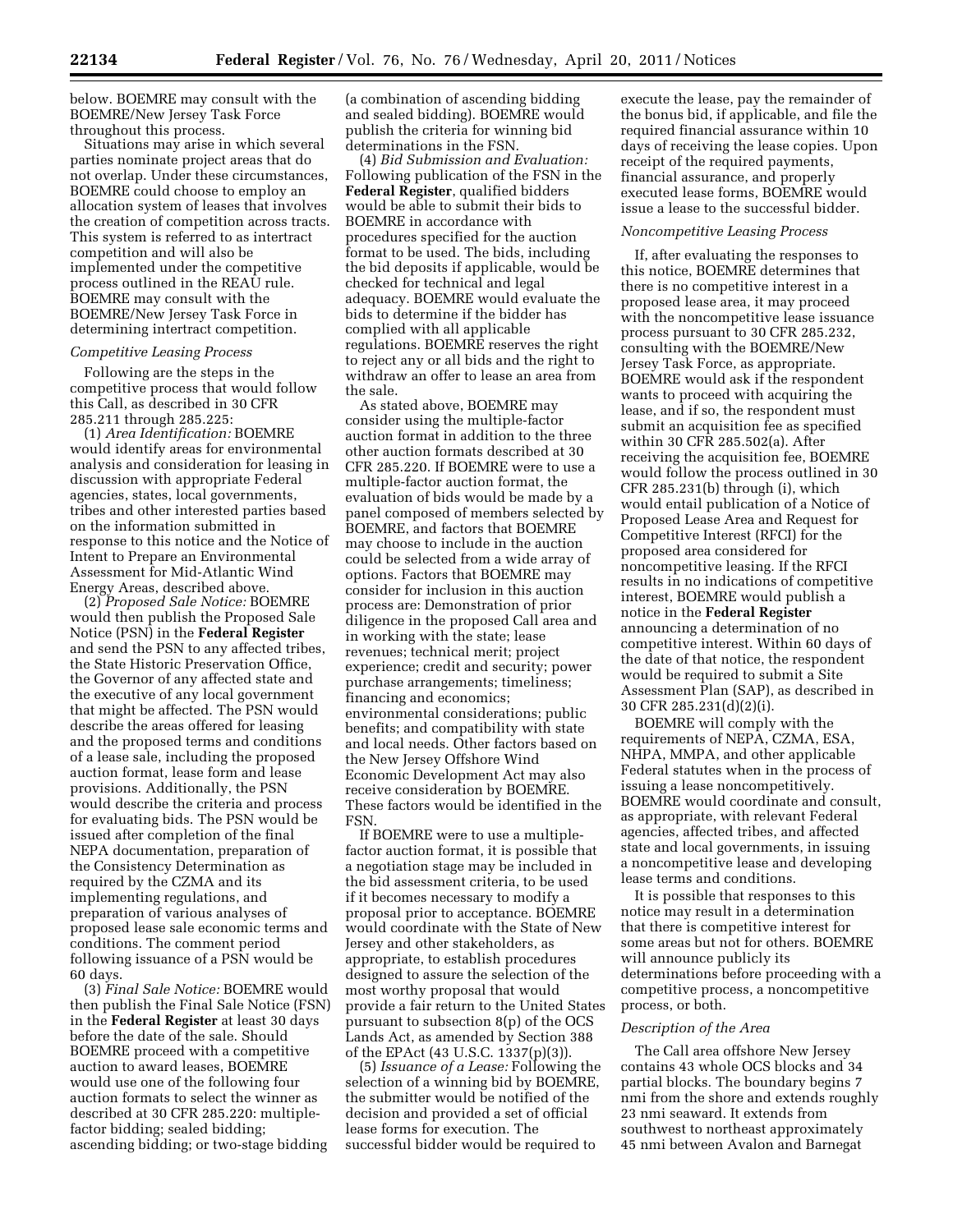Light. The entire area is approximately 418 square nautical miles.

The following 43 full OCS blocks are included within the Call area: Wilmington NJ18–02 Blocks 6439, 6488, 6489, 6539, 6588, 6637, 6638, 6687, 6688, 6689, 6736, 6737, 6738, 6739, 6740, 6786, 6787, 6788, 6789, 6836,

6837, 6838, 6886, 6887, 6933, 6934, 6935, 6936, 6983, 6984, 6985, 7032, 7033, 7034, 7080, 7081, 7082, 7083, 7131, 7132; Salisbury NJ18–05 Blocks 6031, 6032, and 6081. In addition, parts of the following 34 OCS blocks are included within the area of interest: Wilmington NJ18–02 Blocks 6389, 6438, 6589, 6636, 6639, 6735, 6784, 6785, 6790, 6833, 6834, 6835, 6839, 6840, 6883, 6884, 6885, 6888, 6889, 6931, 6932, 6937, 6938, 6982, 6986, 6987, 7030, 7031, 7035, 7036, 7084, 7085, 7133, and 7134 as described in the table below.

# LIST OF PARTIAL OCS BLOCKS IN THE CALL AREA

| Protraction name | Protraction No. | Block No.                            | Sub block                                                                                                                   |
|------------------|-----------------|--------------------------------------|-----------------------------------------------------------------------------------------------------------------------------|
|                  | NJ18-02         | 6389<br>6438<br>6589                 | C, D, G, H, K, L, O, P<br>D, G, H, K, L, O, P<br>A, B, C, D, E, F, G, H, I, J,<br>K, L, M, N                                |
|                  | NJ18-02         | 6636<br>6639<br>6735<br>6784<br>6785 | C, D, G, H<br>A, B, E, F, I, J, M, N, O, P<br>C, D, G, H, K, L, O, P<br>K, L, O, P<br>C, D, G, H, I, J, K, L, M, N,<br>O. P |
|                  |                 | 6790                                 | A, B, C, D, E, F, G, H, I, J,<br>K, M, N                                                                                    |
|                  |                 | 6833                                 | C, D, F, G, H, I, J, K, L, M,<br>N, O, P                                                                                    |
|                  | NJ18-02         | 6834<br>6835                         | C, D, I, M, N<br>A, B, C, D, E, F, G, H, J, K,<br>L. O. P                                                                   |
|                  |                 | 6839                                 | A, B, C, D, E, F, G, H, I, J,<br>K, M, N                                                                                    |
|                  | NJ18-02         | 6840<br>6883<br>6884                 | A<br>A, B, E, F, I, J, M, N<br>A, B, E, F, G, I, J, K, L, M,<br>N, O, P                                                     |
|                  |                 | 6885                                 | C, D, G, H, I, J, K, L, M, N,<br>O. P                                                                                       |
|                  |                 | 6888                                 | A, B, C, D, E, F, G, H, I, J,<br>K, M, N, O                                                                                 |
|                  | NJ18-02         | 6889<br>6931<br>6932<br>6937         | A<br>H, K, L, N, O, P<br>A, B, C, D, E, F, G, H<br>A, B, C, D, E, F, G, H, I, J,<br>K, L, M, N, O                           |
|                  |                 | 6938<br>6982<br>6986                 | A, B, E<br>I, J, K, L, M, N, O, P<br>A, B, C, D, E, F, G, H, I, J,<br>K, L, M, N, O                                         |
|                  |                 | 6987<br>7030                         | A, B, E<br>B, C, D, E, F, G, H, I, J, K,<br>L, M, N, O, P                                                                   |
|                  |                 | 7031<br>7035                         | I, J, K, L, M, N, O, P<br>A, B, C, D, E, F, G, H, I, J,<br>K, L, M, N, O                                                    |
|                  |                 | 7036<br>7084                         | A, B, E<br>A, B, C, D, E, F, G, H, I, J,<br>K, L, M, N, O                                                                   |
|                  | NJ18-02         | 7085<br>7133                         | A, B, E<br>A, B, C, D, E, F, G, H, I, J,<br>K, L, M, N, O                                                                   |
|                  |                 | 7134                                 | A, B, E                                                                                                                     |

### *Map of the Call Area*

A map of the area and a table of the Call boundary coordinates in X, Y (eastings, northings) UTM Zone 18, NAD83 Datum and geographic X, Y (longitude, latitude), NAD83 Datum can be found at the following URL: *http:// www.boemre.gov/offshore/ RenewableEnergy/*

*stateactivities.htm#New Jersey.* A large scale map of the Call area showing boundaries of the area with numbered blocks is available from BOEMRE at the following address: Bureau of Ocean Energy Management, Regulation and Enforcement, Office of Offshore Alternative Energy Programs, 381 Elden Street, Mail Stop 4090, Herndon,

Virginia 20170, Phone: (703) 787–1300, Fax: (703) 787–1708.

## *Development of the Call Area*

The Call area was delineated through consultation with the BOEMRE/New Jersey Renewable Energy Task Force and is intended to provide for the protection of ecologically sensitive areas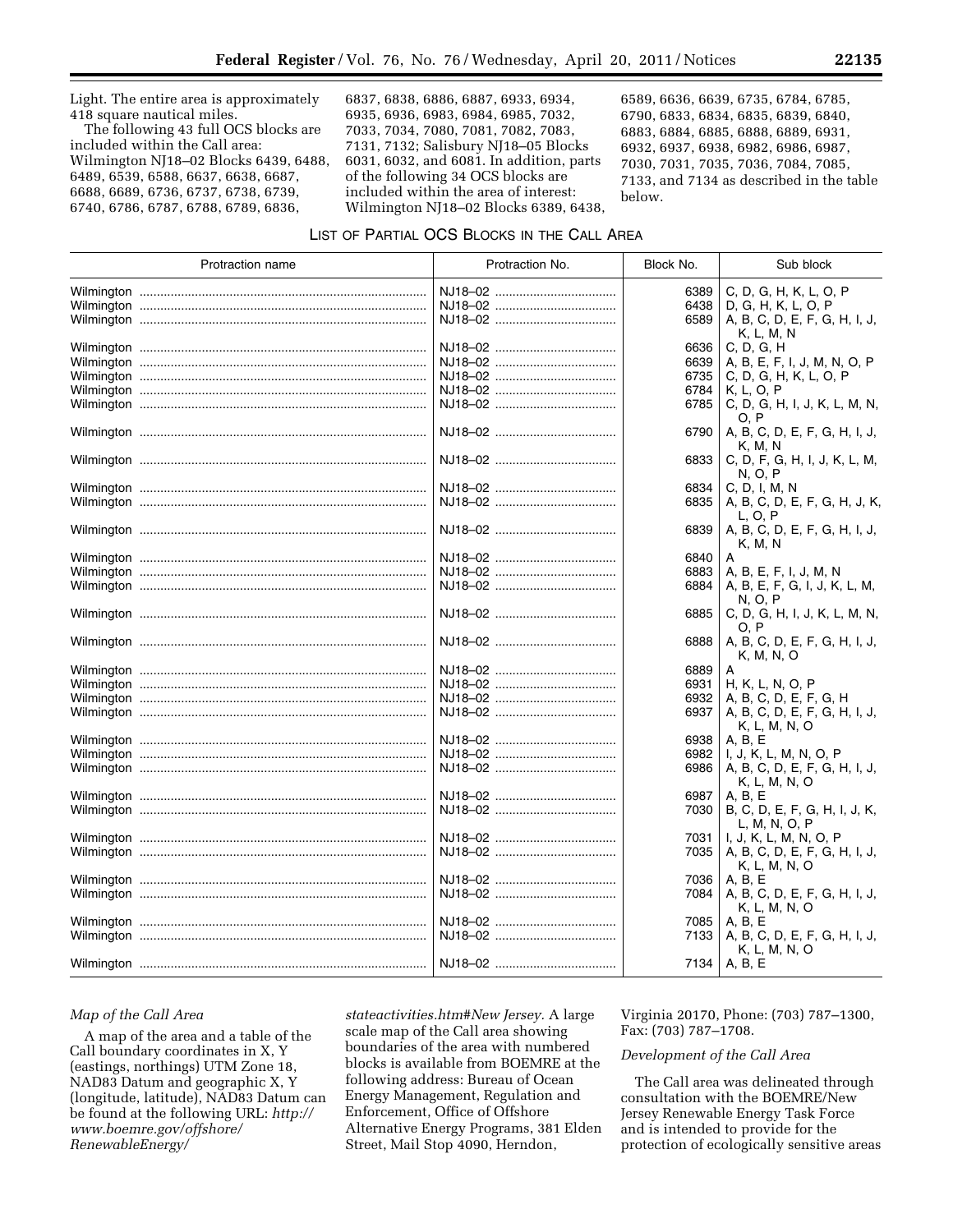and minimize user conflicts while making an appropriate area available for commercial offshore wind development. Specific mitigation, stipulations, or exclusion areas may be developed as a result of environmental reviews and associated consultations, as well as continued coordination through the BOEMRE/New Jersey Renewable Energy Task Force, and applied at the leasing and/or at the construction and operations stages. Issues raised through consultation with the BOEMRE/New Jersey Task Force and areas where sitespecific stipulations may be required, are described below.

## *Results of New Jersey's Ocean/Wind Power Ecological Baseline Studies*

The New Jersey WEA and Call area was developed using the boundary of New Jersey's Ocean/Wind Power Ecological Baseline Studies (OWPEBS) as a base. The results of the OWPEBS (*http://www.nj.gov/dep/dsr/ocean-wind/ report.htm*) helped to identify areas that may not be suitable for development, based on features ranging from physical obstructions and usages to the presence and density of biological resources including avian populations and aquatic habitat. Areas that were removed from consideration include:

• The northern portion of the OWPEBS area, which includes a major shipping lane and additional telecommunications cables. High bird densities are also present in this area due to a number of shoals and artificial underwater features, which have shown to be positively correlated with avian populations.

• The southernmost section of the OWPEBS area where a large number of shoals and biological resources are concentrated (e.g. birds, marine mammals, sea turtles), which increases the area's sensitivity to development and includes Marine Protected Areas (MPAs) and Essential Fish Habitat (EFH).

• The state boundary to 7 nmi line where the OWPEBS identified that avian density markedly decreased moving from inshore to offshore, with a steep decline observed at approximately 7 nmi. The area from the state boundary to the 7 nmi limit is excluded due to high avian densities, as well as for the numerous shipwrecks, reefs, and shoals that tend to occur in this zone, in addition to higher human activity from recreational and commercial vessels (e.g. the Tug Barge Transit Route roughly follows this 7 nmi line).

Additional areas of exclusion were determined using the environmentally sensitive categories defined in the OWPEBS, which are listed below in order of priority. The areas removed from consideration from the area are primarily based on the first four categories.

1. No Build Areas (i.e. shipping lanes, traffic separation schemes (TSS), pipelines and cables, artificial reefs, and shipwrecks)—Development is excluded in blocks containing some of these features (e.g., shipping lanes) since they would directly and adversely affect shipping. Buffer areas may also be required to avoid impacts.

2. Shoals—Should be avoided since they function as feeding grounds and nurseries for various pelagic and bottom-dwelling species, as well as serve as fishing/feeding hotspots for recreational and commercial fishermen, birds, sea turtles and marine mammals.

3. High Avian Densities—Areas with high avian densities are mostly concentrated in state waters along the coast. However, some hotspots can be found offshore, usually associated with shoals or other unique bottom features and/or oceanographic dynamics. Adverse effects may occur due to the greater potential for in-flight mortality due to collisions with wind turbines, avoidance behaviors caused by the disturbance/presence of turbines and/or disturbance of bottom features.

4. Distance from Shore—The results of the OWPEBS found that birds, certain marine mammals and other resources occur in higher densities closer to shore. As stated above, bird activity decreases markedly beyond 7 nmi from the coast. Therefore, some environmental impacts would generally be expected to be reduced with increasing distance from the shoreline.

5. Fishing Hot Spots—Although usually associated with shoals, other natural and artificial bottom features can contribute to fisheries productivity, and should be avoided when possible.

6. Marine Mammals and Sea Turtles— As shown in the OWPEBS, marine mammal and sea turtles densities are roughly evenly distributed throughout the study area, and low in number (with the exception of dolphins). However, marine mammal and sea turtle densities are often found to be higher near underwater features such as shoals and ridges.

7. Essential Fish Habitat (EFH)— EFHs, although not well defined in the study area, are present for numerous

fish species, and are known to use the area during all or some life stages. In some cases, EFHs in the Study Area overlap (especially in the South), increasing impact potential.

## Traffic Separation Scheme

The area analyzed in the OWPEBS encompassed a portion of the Traffic Separation Scheme (TSS) in the approaches to New York and a traditional transit route utilized by tugs and barge operators. Based on recommendations by the U.S. Coast Guard, and considering the lack of information currently available to assess vessel traffic types, densities, and routing direction of vessels leaving the TSS, BOEMRE determined that OCS blocks within and directly south of the TSS should not be included in the area identified in this notice. OCS blocks within one nautical mile of an identified traditional tug and barge transit route were also removed from consideration.

#### Department of Defense Activities

The Department of Defense (DOD) conducts offshore testing, training, and operations on the OCS. The area was refined based on DOD assessments of compatibility between commercial offshore wind development and DOD testing, training and operations. OCS Blocks determined to be incompatible with these activities were removed from consideration.

## *Department of Defense Potential Stipulations*

BOEMRE is aware that portions of the area lie within OCS blocks where site specific conditions and stipulations may need to be developed to ensure that projects are compatible with DOD activities. The DOD may request site specific stipulations in the following 28 whole lease blocks: Wilmington NJ18– 02 Blocks 6638, 6688, 6689, 6737, 6738, 6739, 6740, 6786, 6787, 6788, 6789, 6836, 6837, 6838, 6886, 6887, 6934, 6935, 6936, 6983, 6984, 6985, 7032, 7033, 7034, 7081, 7082, and 7083. In addition, parts of the following 34 blocks may require site specific stipulations: Wilmington NJ18–02 Blocks 6489, 6539, 6588, 6589, 6637, 6639, 6687, 6736, 6785, 6790, 6835, 6839, 6840, 6884, 6885, 6888, 6889, 6933, 6937, 6938, 6982, 6986, 6987, 7031, 7035, 7036, 7080, 7084, 7085, 7131, 7132, 7133, 7134; and Salisbury NJ18–05 Block 6032 as described in the table below.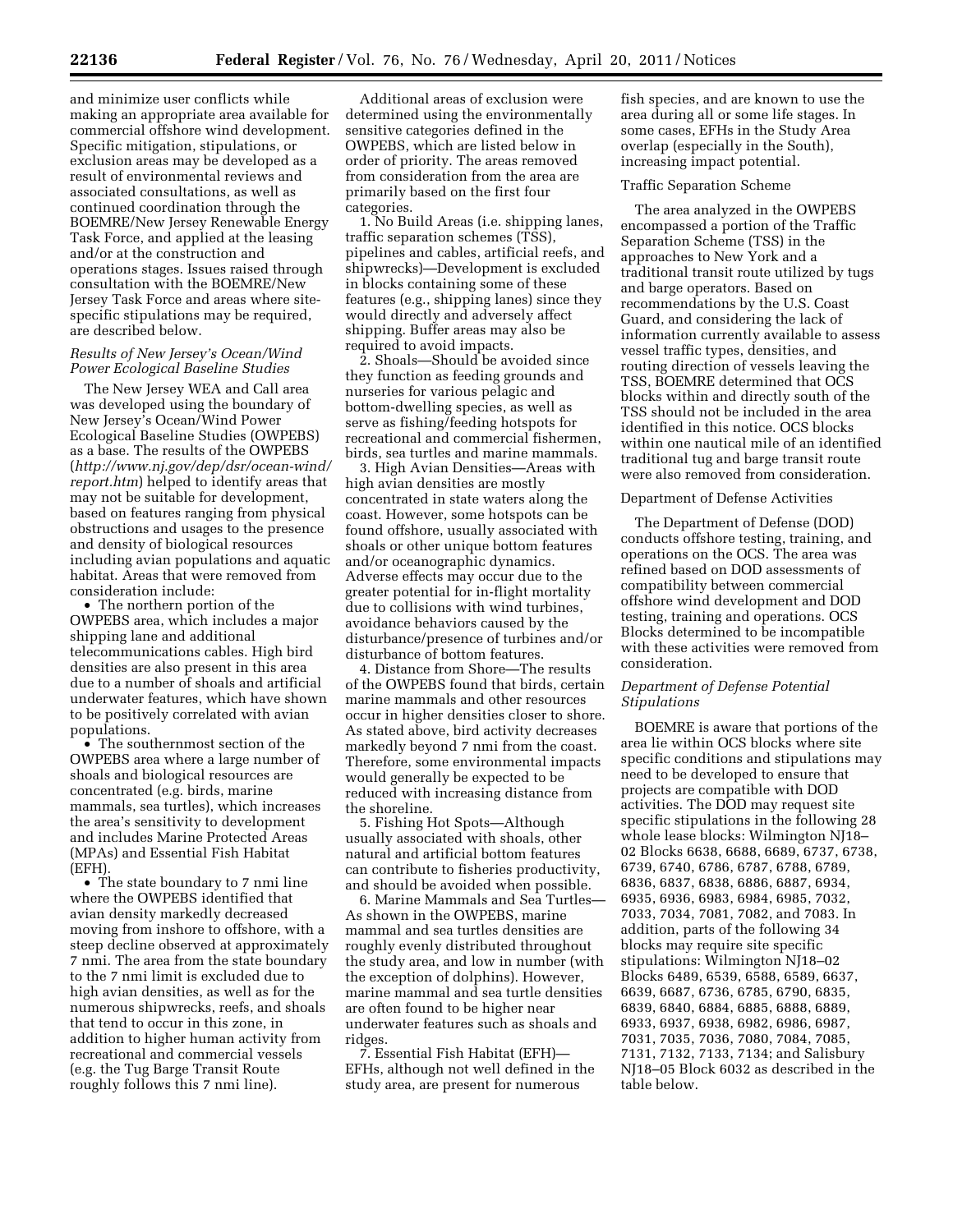| Protraction name | Protraction No. | Block No. | Sub block                     |
|------------------|-----------------|-----------|-------------------------------|
|                  | NJ18-02         | 6489      | H, L, O, P                    |
|                  |                 |           |                               |
|                  | NJ18-02         | 6539      | B, C, D, F, G, H, I, J, K, L, |
|                  |                 |           | M, N, O, P                    |
|                  | NJ18-02         | 6588      | D, G, H, J, K, L, N, O, P     |
|                  | NJ18-02         | 6589      | A, B, C, D, E, F, G, H, I, J, |
|                  |                 |           | K, L, M, N                    |
|                  |                 |           | L, O, P                       |
|                  | NJ18-02         | 6637      |                               |
|                  | NJ18-02         | 6639      | A, B, E, F, I, J, M, N, O, P  |
|                  | NJ18-02         | 6687      | B, C, D, F, G, H, I, J, K, L, |
|                  |                 |           | M, N, O, P                    |
|                  | NJ18-02         | 6736      | D, G, H, K, L, N, O, P        |
|                  | NJ18-02         | 6785      | L, O, P                       |
|                  | NJ18-02         | 6790      | A, B, C, D, E, F, G, H, I, J, |
|                  |                 |           |                               |
|                  |                 |           | K, M, N                       |
|                  | NJ18-02         | 6835      | C, D, F, G, H, J, K, L, O, P  |
|                  | NJ18-02         | 6839      | A, B, C, D, E, F, G, H, I, J, |
|                  |                 |           | K, M, N                       |
|                  | NJ18-02         | 6840      |                               |
|                  | NJ18-02         |           | A, G, K, L, M, N, O, P        |
|                  |                 | 6884      |                               |
|                  | NJ18-02         | 6885      | C, D, G, H, I, J, K, L, M, N, |
|                  |                 |           | O. P                          |
|                  | NJ18-02         | 6888      | A, B, C, D, E, F, G, H, I, J, |
|                  |                 |           | K, M, N, O                    |
|                  | NJ18-02         | 6889      | A                             |
|                  | NJ18-02         | 6933      | D, F, G, H, I, J, K, L, M, N, |
|                  |                 |           | O. P                          |
|                  |                 |           |                               |
|                  | NJ18-02         | 6937      | A, B, C, D, E, F, G, H, I, J, |
|                  |                 |           | K, L, M, N, O, P              |
|                  | NJ18-02         | 6938      | A, B, E                       |
|                  | NJ18-02         | 6982      | I, J, K, L, M, N, O, P        |
|                  | NJ18-02         | 6986      | A, B, C, D, E, F, G, H, I, J, |
|                  |                 |           | K, L, M, N, O                 |
|                  | NJ18-02         | 6987      | A, B, E                       |
|                  |                 |           |                               |
|                  | NJ18-02         | 7031      | I, J, K, L, M, N, O, P        |
|                  | NJ18-02         | 7035      | A, B, C, D, E, F, G, H, I, J, |
|                  |                 |           | K, L, M, N, O                 |
|                  | NJ18-02         | 7036      | A, B, E                       |
|                  | NJ18-02         | 7080      | C, D, G, H, L                 |
|                  | NJ18-02         | 7084      | A, B, C, D, E, F, G, H, I, J, |
|                  |                 |           |                               |
|                  |                 |           | K, L, M, N, O                 |
|                  | NJ18-02         | 7085      | A, B, E                       |
|                  | NJ18-02         | 7131      | B, C, D, G, H, L              |
|                  | NJ18-02         | 7132      | A, B, C, D, E, F, G, H, I, J, |
|                  |                 |           | K, L, N, O, P                 |
|                  | NJ18-02         | 7133      | A, B, C D, E, F, G, H, I, J,  |
|                  |                 |           |                               |
|                  |                 |           | K, L, M, N, O                 |
|                  | NJ18-02         | 7134      | A, B, E                       |
|                  | NJ18-05         |           | 6032   C, D, H                |
|                  |                 |           |                               |

# OCS PARTIAL BLOCKS SUBJECT TO DOD SITE SPECIFIC STIPULATIONS

These stipulations could include but may not be limited to: Hold and save harmless agreements; mandatory coordination with DOD on specified activities; restrictions on electromagnetic emissions; and evacuation

procedures from the lease area for safety reasons when notified by the DOD.

*Existing Interim Policy Leases Offshore New Jersey* 

On November 1, 2009, BOEMRE executed three IP leases within the Call area, which, pending submittal of an

adequate project plan, authorize the construction, installation, and operation of meteorological towers or buoys for a term of five years, to three developers offshore New Jersey. The location of each lease, the name of lease holder and the lease number are listed below.

| INTERIM POLICY LEASES OFFSHORE NEW JERSEY |  |  |  |  |
|-------------------------------------------|--|--|--|--|
|-------------------------------------------|--|--|--|--|

| Protraction name                       | Protraction No.               | Block No.    | Sub block               | Lease holder                                                                                       | Lease No.                              |
|----------------------------------------|-------------------------------|--------------|-------------------------|----------------------------------------------------------------------------------------------------|----------------------------------------|
| Wilmington<br>Wilmington<br>Wilmington | NJ18-02<br>NJ18-02<br>NJ18-02 | 6936<br>7033 | 6931   H. K. L. N. O. P | Fishermen's Energy of New Jersey LLC<br>Bluewater Wind New Jersey Energy LLC<br>Deepwater Wind LLC | OCS-A-0473<br>OCS-A-0475<br>OCS-A-0472 |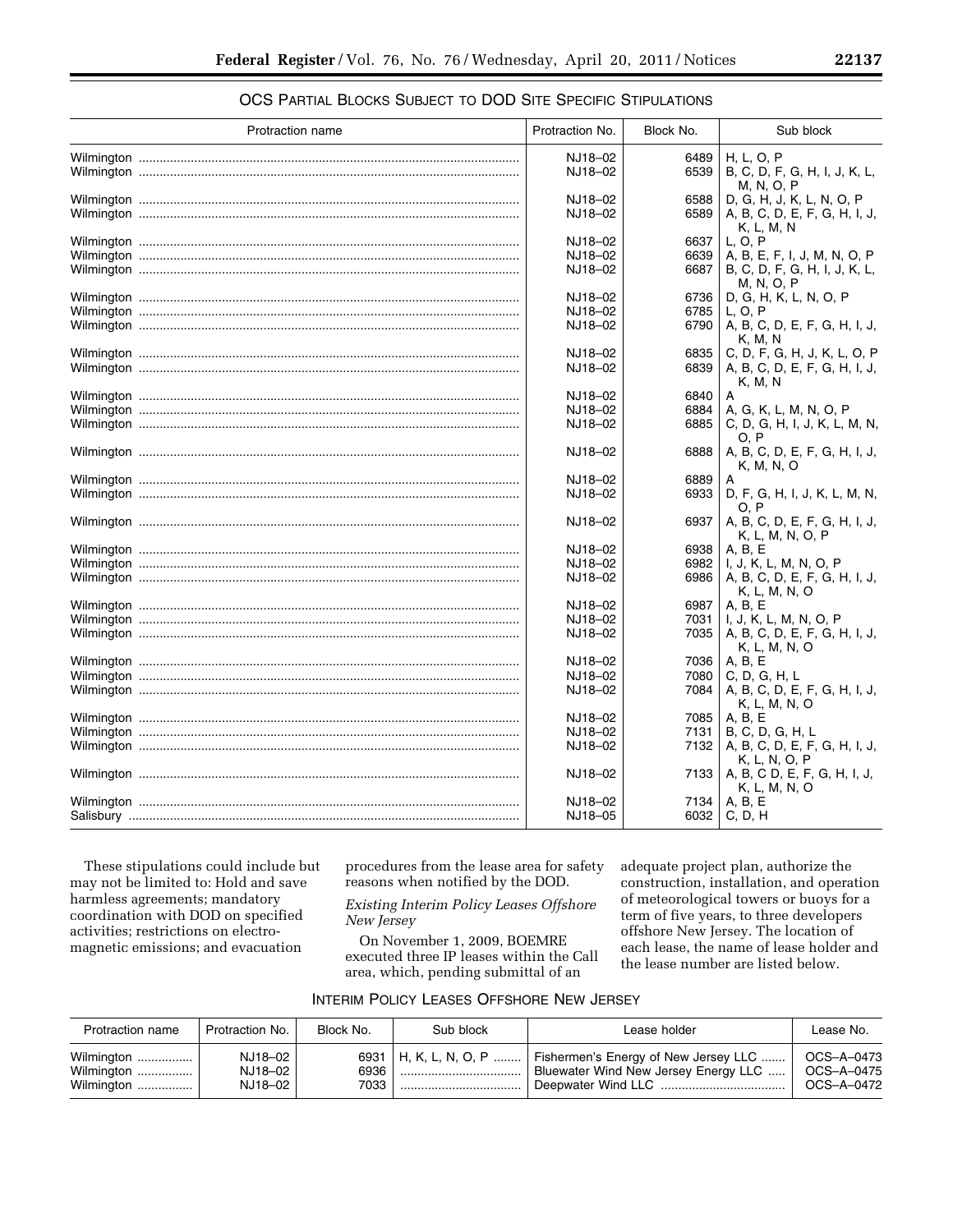These leases do not confer a right to develop a commercial offshore wind project. Rather, the leases grant the exclusive right, pending submittal of an adequate project plan, to conduct the activities authorized by their lease, which are limited to installing and operating facilities to characterize wind and environmental resources. The installation of meteorological towers or meteorological buoys on those leases is anticipated to begin in mid-2011 with lease expiration on November 1, 2014. Applicants should be aware that while an IP lease area can be nominated for commercial development, the IP lease holder's rights are preserved until the lease's expiration date. Electronic copies of the executed lease can be found at: *http://www.boemre.gov/offshore/ RenewableEnergy/Projects.htm* 

### *Required Nomination Information*

If you intend to submit a nomination for a commercial lease from BOEMRE for the development of wind resources in the area(s) identified in this notice, you must provide the following:

(1) The BOEMRE Protraction name, number, and specific whole or partial OCS blocks or sub-blocks within the Call area that are of interest for commercial wind leasing, including any required buffer area. If your proposed project area includes one or more partial blocks please describe those partial blocks in terms of a sixteenth (i.e. subblock) of an OCS block. Note that any nomination identifying areas greater than what would be reasonably necessary to develop a proposed commercial wind facility may not be considered as a valid nomination. In addition, BOEMRE will not consider any areas outside of the Call area in this process;

(2) A description of your objectives and the facilities that you would use to achieve those objectives, including: devices and infrastructure involved; anticipated power production and likely purchasers; a statement that the proposed activity conforms with state and local energy planning requirements, initiatives or guidance, as applicable;

(3) A schedule of proposed activities, including those leading to commercial operations;

(4) Available and pertinent data and information concerning renewable energy resources and environmental conditions in the Call area, including energy and resource data and information used to evaluate the Call area; and

(5) Documentation demonstrating that you are qualified to hold a lease as set forth in 30 CFR 285.107, including documentation demonstrating that you

are technically and financially capable of constructing, operating, maintaining, and decommissioning the facilities described in (2) above. Guidance and examples of the appropriate documentation demonstrating your legal qualifications can be found in Chapter 2 and Appendix B of the BOMRE Renewable Energy Framework Guide Book available at: *http:// www.boemre.gov/offshore/ RenewableEnergy/PDFs/REnGuidebook*\_ *03August2009*\_*3*\_*.pdf.* 

Guidance regarding how you may demonstrate your technical and financial qualifications can be found at: *http://www.boemre.gov/offshore/ RenewableEnergy/ RegulatoryInformation.htm.*  Documentation you submit to demonstrate your legal, technical, and financial qualifications need to be provided to BOEMRE in both paper and electronic formats. BOEMRE considers an Adobe.pdf file stored on a compact disc (CD) to be an acceptable format for submitting an electronic copy.

It is critical that you submit a complete nomination so that BOEMRE may proceed with the commercial wind leasing process offshore New Jersey in a timely manner. If BOEMRE reviews your nomination and determines that it is incomplete, BOEMRE will inform you of this determination in writing. This letter will describe the information that BOEMRE determined to be missing from your nomination, and that you must submit in order for BOEMRE to deem your submission complete. You will be given 15 business days from the date of the letter to submit the information that BOEMRE found to be missing from your original submission. If you do not meet this deadline, or if BOEMRE determines this second submittal to be insufficient as well, then BOEMRE retains the right to deem your nomination invalid. In that case, BOEMRE would not continue processing your nomination submitted in response to this Call.

Note that the 15 business day compliance period referenced in the paragraph above does not apply to the process to legally qualify your company to hold an OCS renewable energy lease. BOEMRE will make a separate determination regarding whether the information you have submitted is sufficient for BOEMRE to determine whether you are legally qualified to hold a renewable energy lease. The 15 business day compliance period referenced in the paragraph above applies to the remainder of your documentation required under 1–5 above, including the information you should submit in order to demonstrate your technical and financial capability

to construct, operate, maintain, and decommission your proposed facilities.

*Requested Information From Interested or Affected Parties* 

BOEMRE is requesting specific and detailed comments describing the following conditions in the area identified:

(1) Geological conditions (including bottom and shallow hazards);

(2) Archeological and cultural resource sites on the seabed or nearshore;

(3) Historic properties potentially affected by commercial wind development in the area identified in this Call;

(4) Multiple uses of the area, including navigation (in particular, commercial and recreational vessel use), recreation, and fisheries (commercial and recreational);

(5) Other relevant socioeconomic, biological, and environmental information.

# **Protection of Privileged or Confidential Information**

#### *Freedom of Information Act*

BOEMRE will protect privileged or confidential information that you submit as required by the Freedom of Information Act (FOIA). Exemption 4 of FOIA applies to trade secrets and commercial or financial information that you submit that is privileged or confidential. If you wish to protect the confidentiality of such information, clearly mark it and request that BOEMRE treat it as confidential. BOEMRE will not disclose such information, subject to the requirements of FOIA. Please label privileged or confidential information ''Contains Confidential Information'' and consider submitting such information as a separate attachment.

However, BOEMRE will not treat as confidential any aggregate summaries of such information or comments not containing such information. Additionally, BOEMRE will not treat as confidential (1) the legal title of the nominating entity (for example, the name of your company), or (2) the list of whole or partial blocks that you are nominating. Finally, information that is not labeled as privileged or confidential will be regarded by BOEMRE as suitable for public release.

# *Section 304 of the National Historic Preservation Act (16 U.S.C. 470w–3(a))*

BOEMRE is required, after consultation with the Secretary, to withhold the location, character, or ownership of historic resources if it